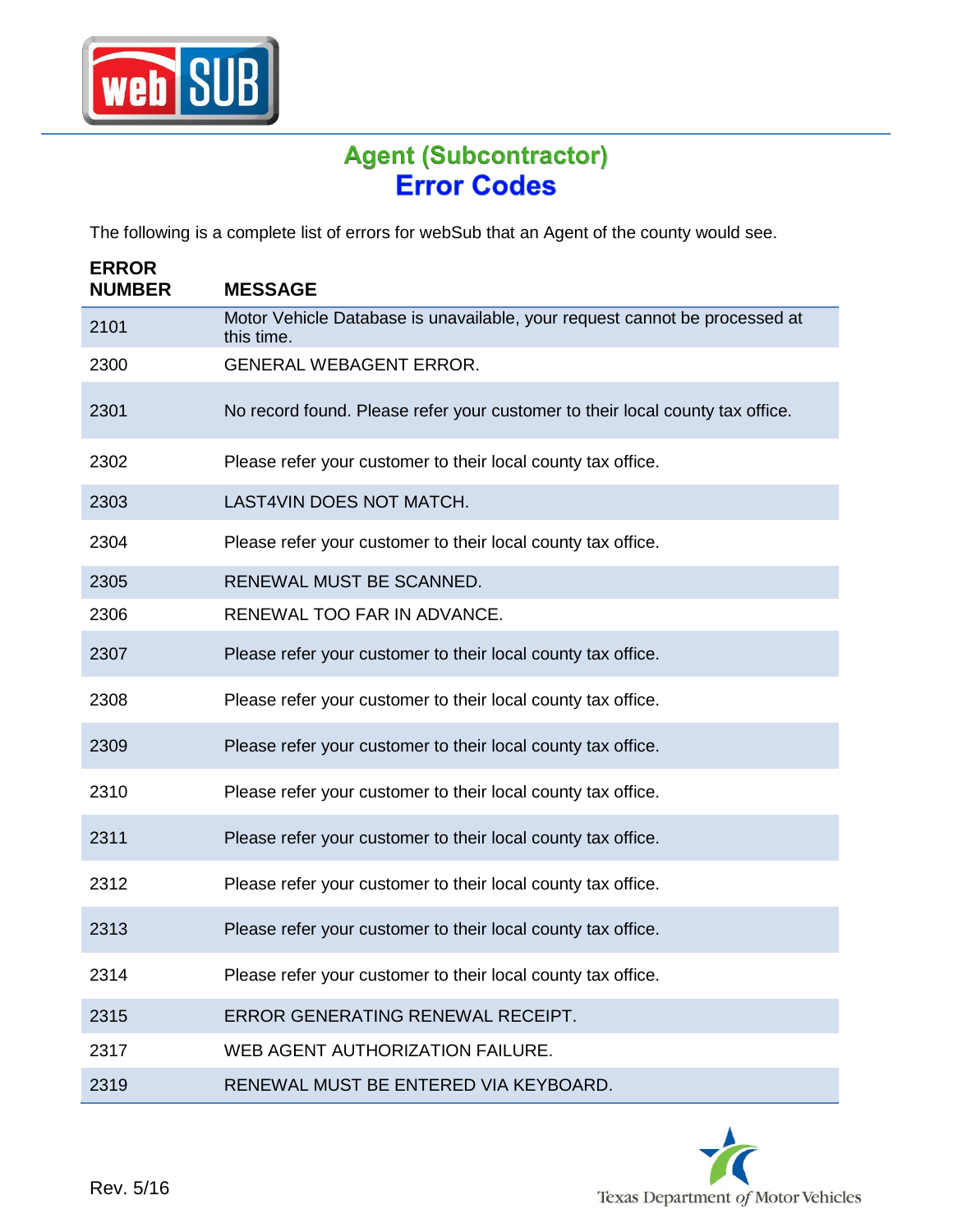| 2320 | OVER 1000 BATCH ROWS RETURNED. PLEASE REFINE SEARCH<br>CRITERIA.                                                 |
|------|------------------------------------------------------------------------------------------------------------------|
| 2321 | Authentication error, if you continue to have trouble logging in please contact<br>your local county tax office. |
| 2322 | START AND END DATE ARE OVER 30 DAYS APART.                                                                       |
| 2323 | <b>INVALID RENEWAL LOOKUP REQUEST.</b>                                                                           |
| 2336 | WEB AGENT TRANSACTION NOT AVAILABLE TO VOID.                                                                     |
| 2337 | This renewal has already been processed.                                                                         |
| 2338 | WEB AGENT AUTHENTICATION ERROR                                                                                   |
| 2339 | WEB AGENT AUTHENTICATION ERROR                                                                                   |
| 2341 | Please contact your local county tax office.                                                                     |
| 2343 | <b>CHALLENGE QUESTIONS ARE MISSING.</b>                                                                          |
| 2344 | USER IS LOCKED OUT.                                                                                              |
| 2345 | USERNAME AND PASSWORD ARE REQUIRED.                                                                              |
| 2348 | Please contact your local county tax office.                                                                     |
| 2349 | Please contact your local county tax office.                                                                     |
| 5000 | IS NUMERIC.                                                                                                      |
| 5001 | <b>MUST BE NUMERIC.</b>                                                                                          |
| 5002 | USERNAME AND PASSWORD MUST BE ENTERED.                                                                           |
| 5003 | USERNAME MUST BE ENTERED.                                                                                        |
| 5004 | PASSWORD MUST BE ENTERED.                                                                                        |
| 5006 | PLEASE CHECK I ACCEPT OR PRESS THE CANCEL BUTTON.                                                                |
| 5007 | PLEASE ENTER THE LICENSE PLATE NUMBER.                                                                           |
| 5008 | PLEASE ENTER THE LAST FOUR CHARACTERS OF THE VIN.                                                                |
| 5009 | PLEASE SCAN THE RENEWAL NOTICE BARCODE.                                                                          |
| 5010 | NOT ENOUGH DATA WAS SCANNED TO PERFORM A SEARCH. PLEASE<br>RESCAN.                                               |
| 5011 | THE INPUT METHOD USED IS NOT VALID.                                                                              |
| 5012 | THIS RENEWAL HAS ALREADY BEEN PROCESSED.                                                                         |